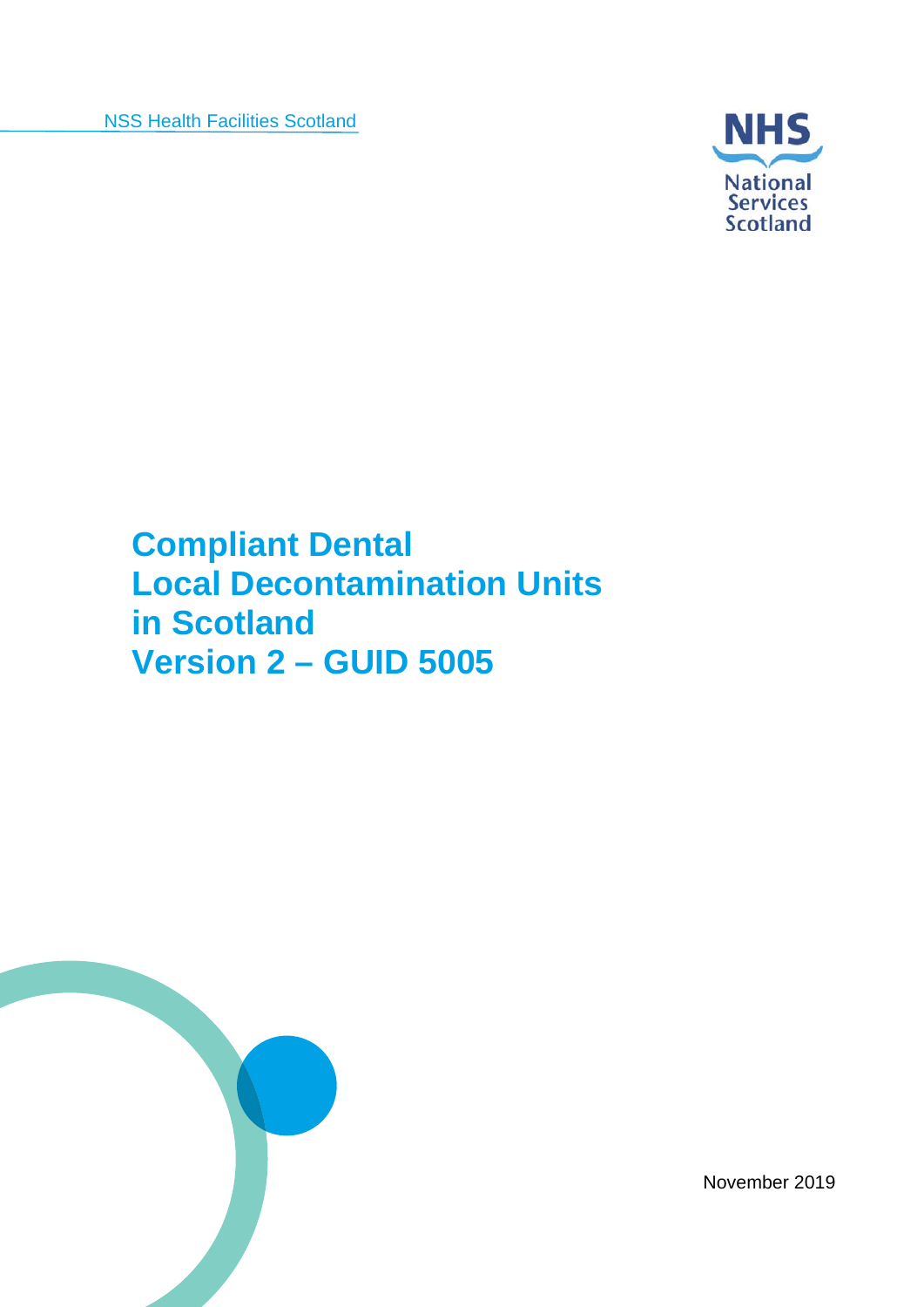

| 2. | <b>Technical requirements for a Dental LDU reprocessing devices within a</b>     |
|----|----------------------------------------------------------------------------------|
|    | <b>Appendix 1 - Technical requirements for a Dental LDU reprocessing devices</b> |
|    |                                                                                  |
|    |                                                                                  |

#### **Disclaimer**

The contents of this document are provided by way of general guidance only at the time of its publication. Any party making any use thereof or placing any reliance thereon shall do so only upon exercise of that party's own judgement as to the adequacy of the contents in the particular circumstances of its use and application. No warranty is given as to the accuracy, relevance or completeness of the contents of this document and Health Facilities Scotland, a part of NHS National Services Scotland, shall have no responsibility for any errors in or omissions there from, or any use made of, or reliance placed upon, any of the contents of this document.

**NHS**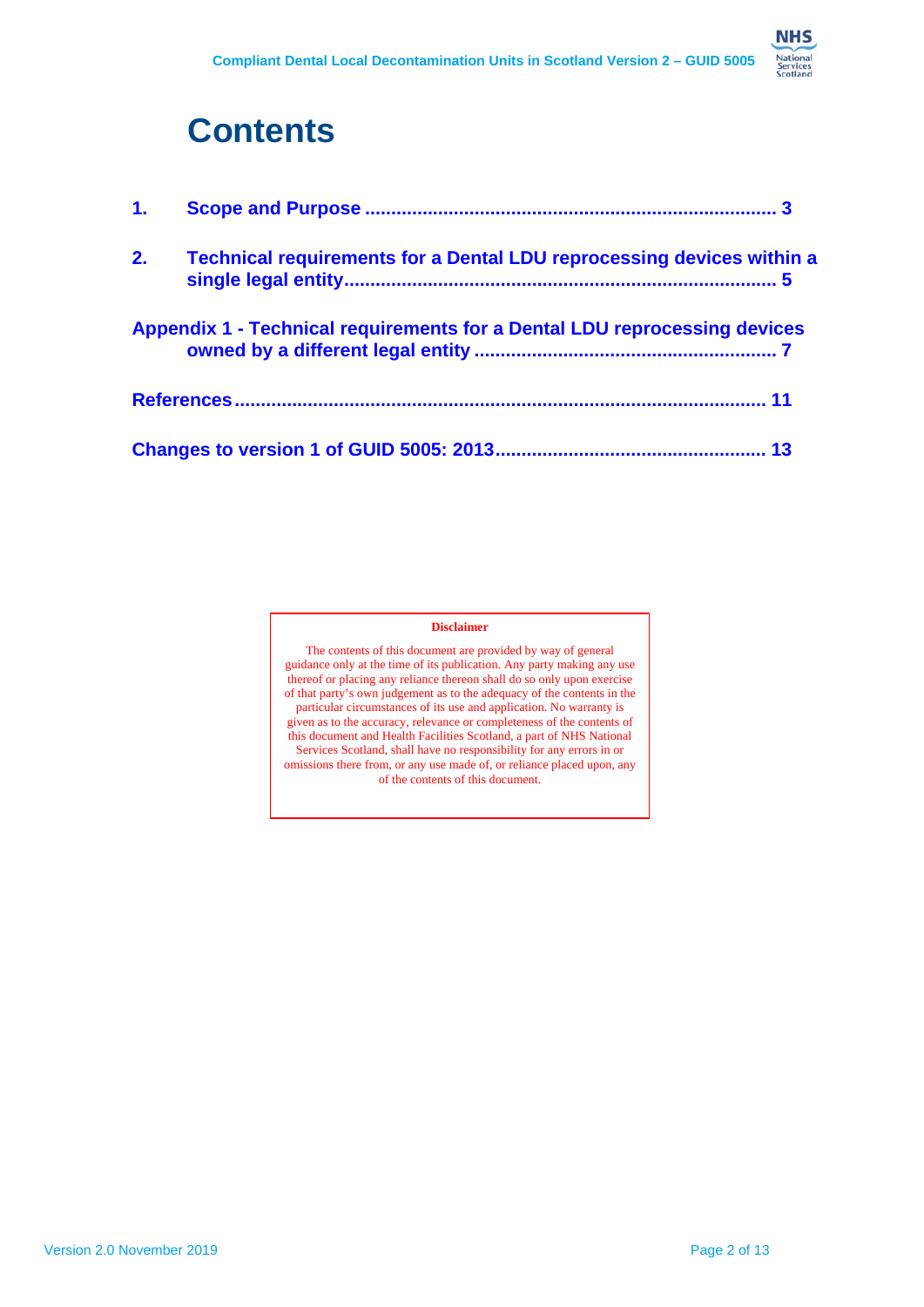

- 1.1 This document clarifies the national requirements for compliant reprocessing of dental devices in Local Decontamination Units (LDUs) with regard to The European Union Medical Devices Regulations 2017<sup>1</sup> (EU MDR), current best practice guidance and scope of activity. It brings together all elements and revises some elements of previous advice and requirements in relation to the operation of LDUs. It supersedes version1 of Compliant Dental Local Decontamination Units in Scotland (Primary Care) published by HFS in 2013.
- 1.2 LDUs reprocess a wide range of instruments used in procedures which involve contact with low Creutzfeldt–Jakob Disease (CJD) transmission risk tissues in Primary Care dentistry.

**Note:** Any instruments which contact medium or high Creutzfeldt–Jakob Disease (CJD) transmission risk tissues should be single use. LDUs must not reprocess single use instruments as indicated in the MHRA alert<sup>2</sup>. Also in Scotland endodontic files must be treated as single use in compliance with the Chief Medical Officer's letter  $CMO(2007)5<sup>3</sup>$ .

- 1.3 This revised document simplifies the Dental LDU requirements, based on the fact that the majority of Dental LDUs in Scotland process instruments within a legal entity. Thus, the main body of this document focuses on LDUs reprocessing instruments remaining within *a single legal entity i.e.* 
	- an onsite LDU; (the preferred option is where the owner /manager of the LDU is only reprocessing their own instruments);
	- an offsite LDU owned /managed by the same entity which owns the instruments.

**Note**: Examples of a legal entity are an NHS Board or a dental practice owned by an independent contractor(s) or a corporate body.

**The processing of dental instruments between different legal entities is addressed in Appendix 1**: Please consult Health Facilities Scotland for further guidance where this option is being considered. *The preferred option is LDUs reprocessing instruments remaining within a single legal entity.* 

#### 1.4 In defining these technical requirements, the areas requiring consideration were:

- The EU Medical Devices Regulations 2017<sup>1</sup> (EU MDR);
	- re-usable medical devices, their accessories and decontamination equipment (e.g. sterilizer, washer disinfector) are classified as medical devices and regulated under the EU MDR $<sup>1</sup>$ .</sup>
	- the National Health Service (General Dental Services) (Scotland) Regulations  $2010<sup>4</sup>$  which came into force in July 2010. These require the LDU to provide proper, sufficient and safe:
	- premises;
	- equipment;

**NHS** National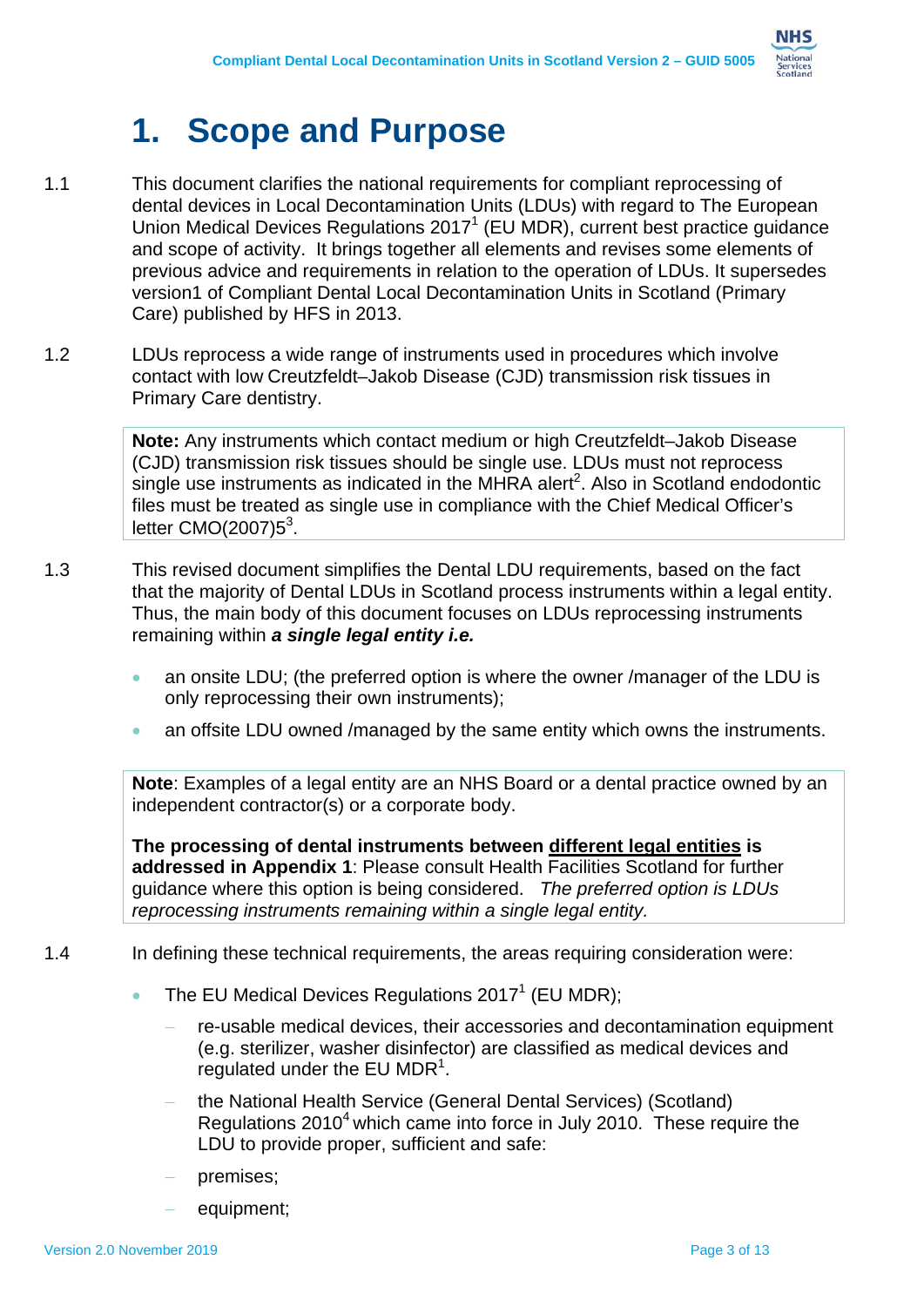

- instruments;
- procedures.
- Current best practice guidance for patient and staff safety;
	- the compliance requirements are also based on standards and best practice guidance<sup>5-10&21</sup>, a review of published literature and safety advice and legislation for patients, staff and the public $10-11$ .
	- the appropriate technical requirements stated in Sections 2.0 for single legal entities must be adhered to, so that the risk associated with the transmission of infections via dental devices is minimized. It is also to ensure that the quality and safety of reprocessed dental devices is fit for use on patients.
- The quality assurance requirements require to be performed routinely by 'the User' as a part of the Combined Practice Inspection by NHS Boards every 3 years. The definition of 'User' can be found in note (d) on page 6.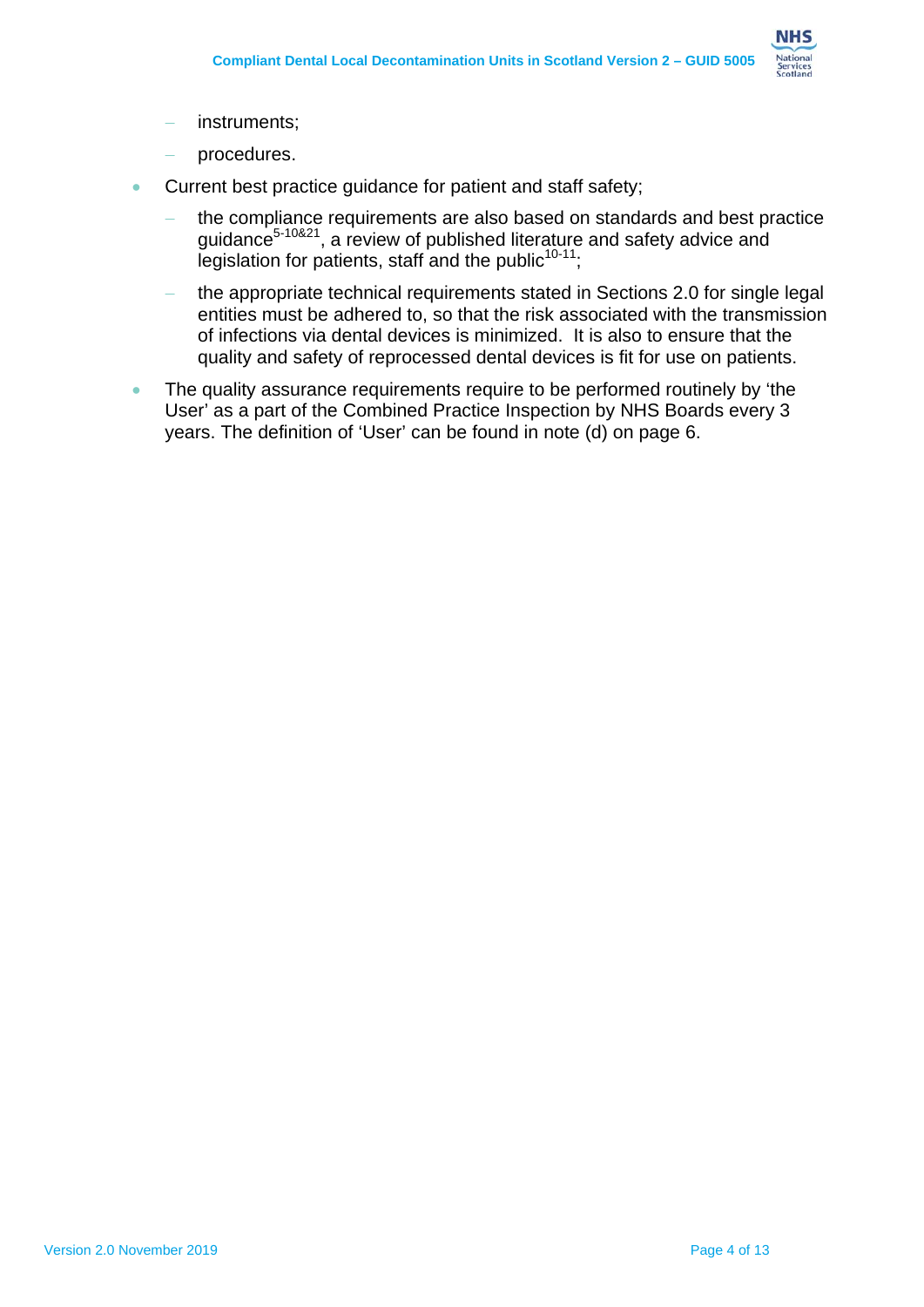

### **2. Technical requirements for a Dental LDU reprocessing devices within a single legal entity**

- 2.1 The LDU owner/manager is responsible for operating a compliant facility in accordance with all appropriate guidance and standards<sup>5-10&21</sup>. LDU owners/managers also have responsibilities under general law (including consumer protection legislation<sup>4</sup>) to ensure the safety of patients, staff and users<sup>10-11</sup>.
- 2.2  $\blacksquare$  To ensure the EU MDR<sup>1</sup> is not applicable, the LDU owner/manager must ensure no transfer of ownership of any devices or any "placing on the market" i.e. all devices once decontaminated or processed, must be returned to their original owner.
- 2.3 Table 1 highlights the technical requirements for this LDU model.

|                   | Requirements for a compliant Dental LDU which is only reprocessing devices<br>owned by a single legal entity                                                                                               |
|-------------------|------------------------------------------------------------------------------------------------------------------------------------------------------------------------------------------------------------|
| <b>Facilities</b> | Compliant with the design layout of SHPN 13 Part $2$ – One room model <sup>5</sup> .                                                                                                                       |
|                   | Use of automatic washer disinfector & sterilizer in compliance with the relevant<br>standards <sup>a</sup> .                                                                                               |
|                   | Installation and validation tests in accordance with the current guidance <sup>b</sup> .                                                                                                                   |
| <b>Equipment</b>  | Operation, maintenance, annual revalidation and periodic testing in accordance with the<br>manufacturer's instructions <sup>c</sup> .                                                                      |
|                   | The role of User and Operator within the LDU must be defined <sup>d</sup> .                                                                                                                                |
|                   | The User and Operator must have training records appropriate to their needs.                                                                                                                               |
| <b>Management</b> | Completion of NHS Education for Scotland training <sup>e</sup> .                                                                                                                                           |
|                   | Appropriate documentation of policy, procedures and records <sup>t</sup> .                                                                                                                                 |
|                   | Decontamination process in accordance with the device manufacturer's<br>instructions <sup>1&amp;8&amp;21</sup>                                                                                             |
|                   | Production of sterilized product.                                                                                                                                                                          |
| <b>Process</b>    | Sterilized devices must be packed in suitable containers to provide protection and to<br>minimise contamination during transport and storage <sup>5&amp;8</sup> .                                          |
|                   | When transported off-site <sup>g</sup> , contaminated devices must be packed and transported in<br>suitable containers in accordance with the guidance on carriage of dangerous goods <sup>12-</sup><br>13 |

#### **Table 1: Technical requirements for a compliant Dental LDU reprocessing devices within a single legal entity**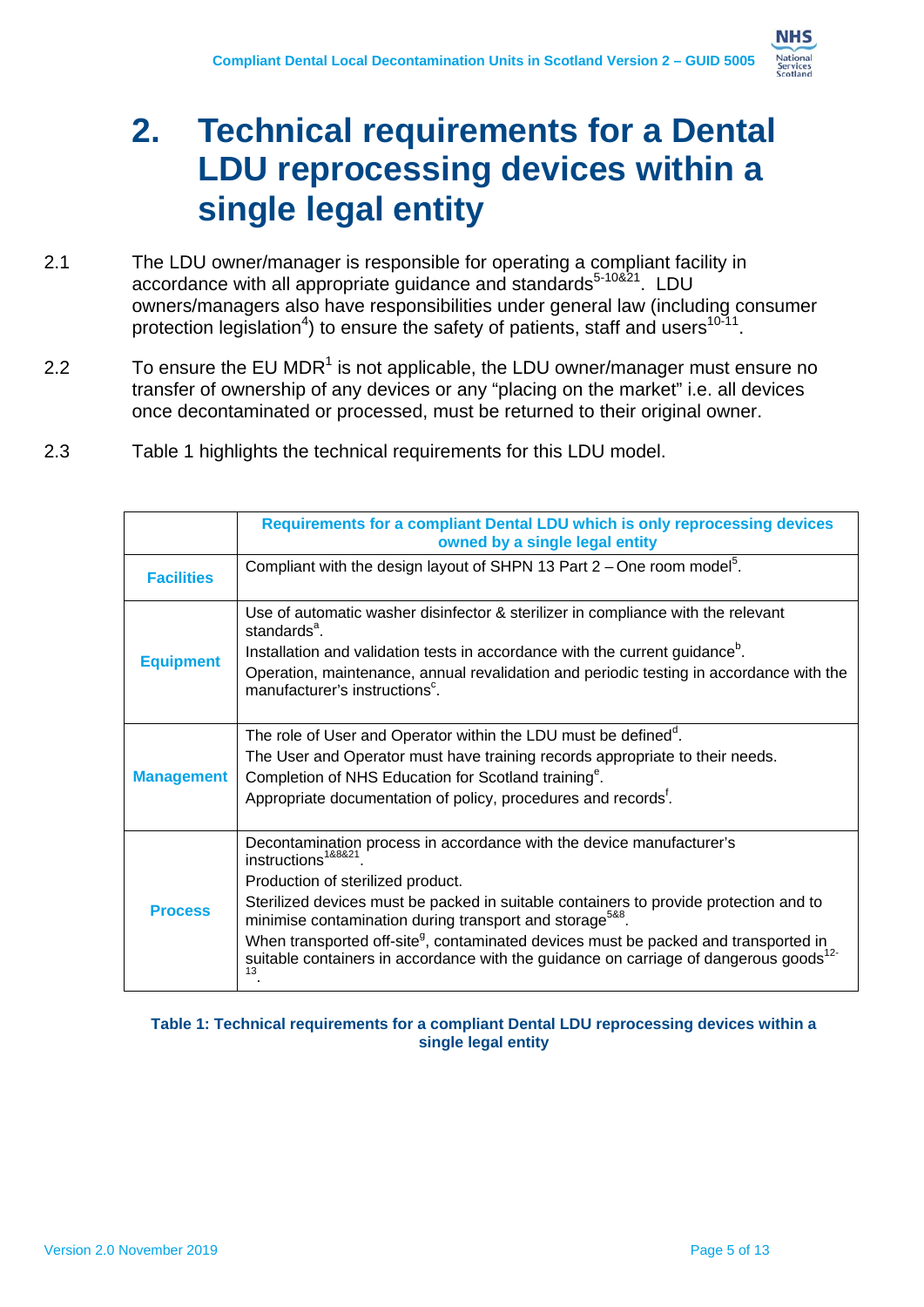

#### **Note**:

and free standing decontamination equipment used in LDUs. a) The current standard for benchtop sterilizers is BS EN ISO 13060<sup>15</sup>, while the current standard for washer disinfectors is BS EN ISO 15883:1,2<sup>16-17</sup>. All equipment in NP 143 is in compliance with the relevant standards and guidance. NP 143 is a national procurement contract for benchtop, underbench

and free standing decontamination equipment used in LDUs.<br>b) Installation and validation tests must follow the current guidance consisting of SHTM 2010<sup>18</sup> for sterilizers and SHTM 2030<sup>19</sup> for washer disinfectors or their revision. Confirm with the suppliers who carried out the installation and validation to ensure their works are in accordance with SHTM 2010<sup>18</sup> and SHTM 2030<sup>19</sup>. Advice from an Authorising Engineer (Decontamination) regarding validation may be required.

 c) The maintenance, annual revalidation and periodic testing requirements are to be in line with the CDO letter SGHD/CDO  $(2010)2^{20}$  requiring that the manufacturers' instructions are followed. LDU owners/managers have the responsibility to risk assess the suitability of the manufacturer's instructions for their decontamination equipment to ensure they meet the required quality standard and are compatible with the devices and decontamination process. In the absence of manufacturer's instructions or where there is inadequate or unclear manufacturer instructions, the frequency, methods and outcomes of tests must follow current guidance and the appropriate European Standards<sup>15-</sup> 17 .

### d) SHTM 2010<sup>18</sup> and SHTM 2030<sup>19</sup> define the following roles:

 practitioner, dentist, or other health professional. **User** is defined as the person designated by management to be responsible for the sterilizer/washer disinfector. In primary care, this could be a general

**Operator** is defined as any person with the authority to operate a sterilizer/washer disinfector including the noting of device readings and simple housekeeping duties.

**Management** is defined as the owner, occupier, employer, general manager, chief executive or other person who is ultimately accountable for the sole operation of its premises.

e) NHS Education for Scotland (NES) provides on-site training on infection control covering decontamination.<https://www.nes.scot.nhs.uk/education-and>training/by-discipline/dentistry/dental-directorate/resources/decontaminationinfection-control-resources.aspx

 f) Policies, procedures and records for all aspects of management of medical devices and decontamination of reusable medical devices must be in place. The Practice Support Manual<sup>14</sup> is an example.

g) Transport off site means via road which is scoped in the ADR<sup>12</sup>. Guidance, GUID 5006 regarding transportation of medical devices can be found on the HFS website $13$ .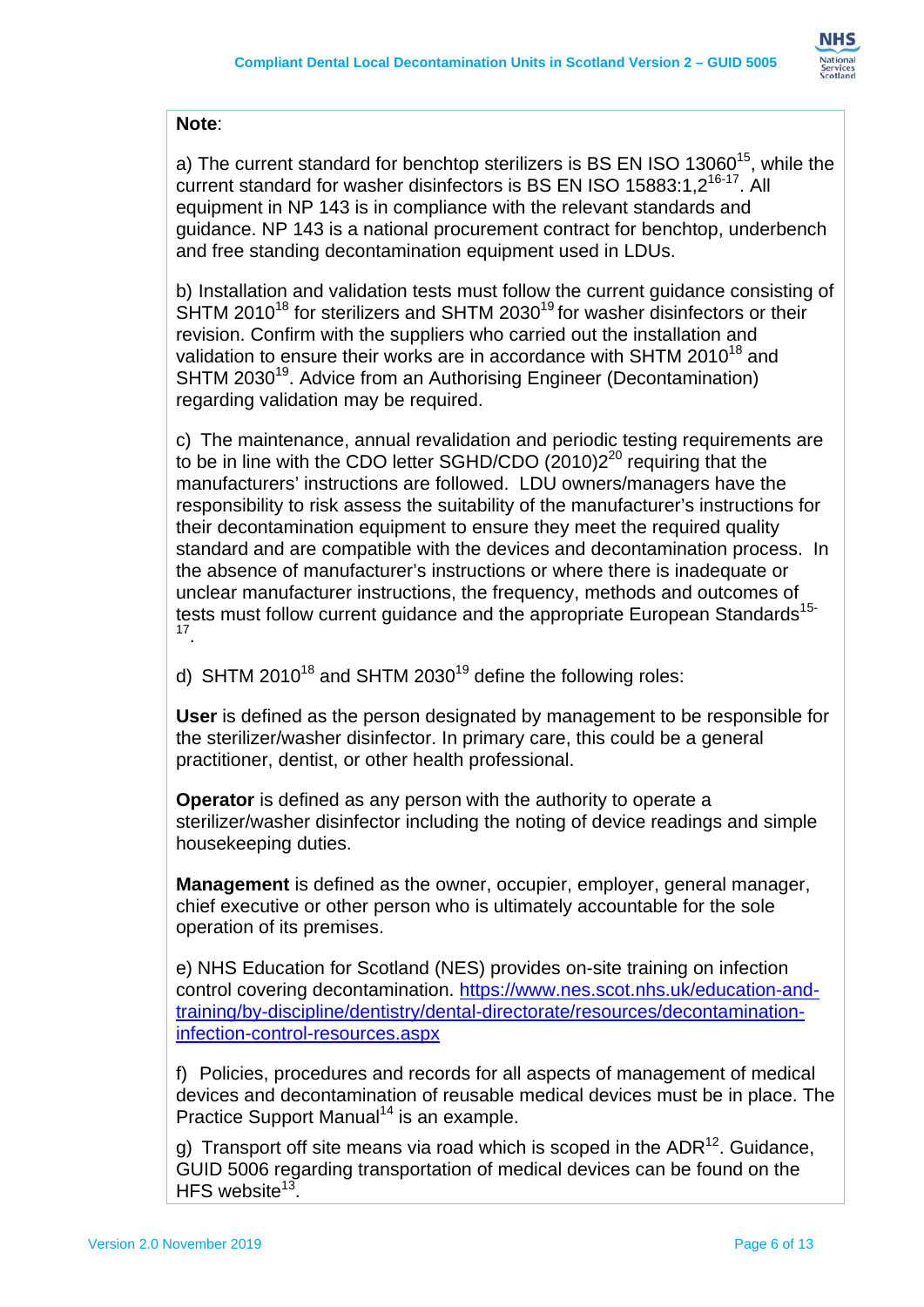

## **Appendix 1 - Technical requirements for a Dental LDU reprocessing devices owned by a different legal entity**

Where an LDU is reprocessing instruments for different legal entities (e.g. an LDU owned by a NHS Board providing decontamination services to a practice owned by an independent contractor located within the same building), it is a requirement of the Scottish Government Health and Social Care Directorate that instruments are not transported outside of the building in which they are used, for decontamination in an  $1 \text{ D}U^{13}$ .

Whilst LDUs may be operated for the benefit of third parties outside of the scope of the EU MDR<sup>1</sup>, doing so requires the implementation of, and adherence to procedures and arrangements (possibly including contractual arrangements) which ensure there is no 'transfer of ownership' or 'placing on the market' of any devices. That is all devices once decontaminated must be returned to their original owner. It is the responsibility of the owner/manager of the LDU to ensure there is no breach of the EU MDR<sup>1</sup>.

### **Outsourcing decontamination services to an LDU**

Ensuring the appropriate decontamination of devices is the responsibility of the practitioners or NHS Boards who own and use them. If a LDU of a different legal entity is to be engaged to provide decontamination services, then a Service Level Agreement (SLA) should be put in place. Any SLA should include provision for the following as a minimum:

- a clear allocation of responsibilities and duties;
- an obligation on the owner/manager of the LDU to comply with the technical requirements as specified in Table 2;
- a right for the customer to undertake audits of the LDU which is reprocessing their devices;
- practical requirements for wrapping, labelling and transporting devices, management of non-conforming products (e.g. damaged, wet, missing/lost, incorrect devices in the pack/tray/cassette), handling and investigations of complaints;
- financial and liability issues.

Although practices outsourcing their decontamination requirements do not physically undertake the decontamination process, they must nonetheless have a procedure and maintain a record regarding their sub-contracting and management of medical devices such as the Practice Support Manaual<sup>14</sup>.

### **Responsibilities of LDU management**

The LDU owner/manager is responsible for the following:

 applying a system to ensure there is no mix up of different parties' devices, and as such that no "transfer of ownership" of any devices or any "placing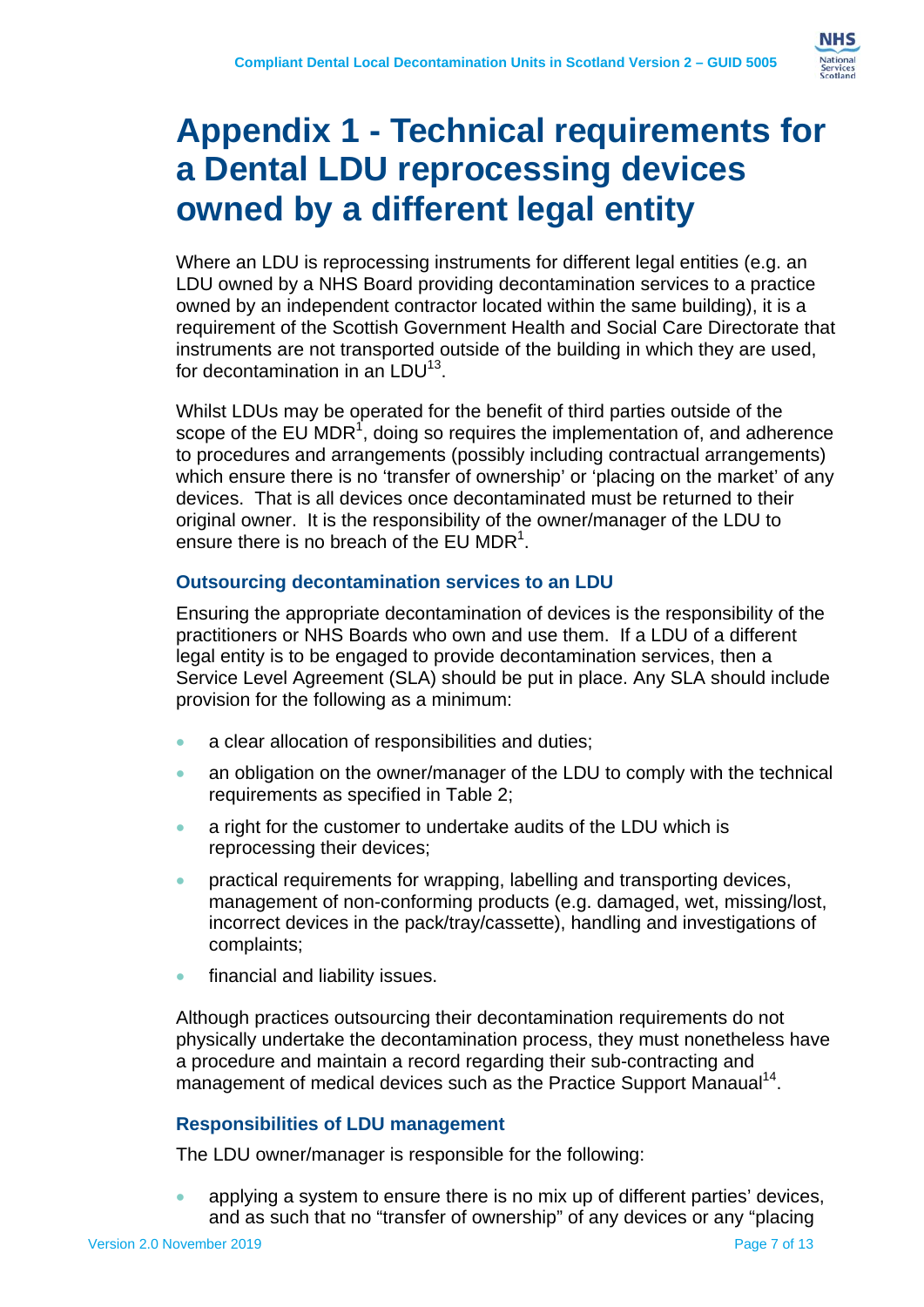

on the market" of any procedure packs occurs. Examples could include the use of an electronic tracking system, the use of colour coded cassettes (with different colours being used for different customers), or the use of different/distinct time slots, whereby devices provided for processing by different parties are processed at different times. The aim of each system being to ensure that the risk of devices transferring between parties is removed.

- **•** managing and operating compliant facilities in accordance with  $guidance/standards<sup>5-10</sup>;$
- managing and operating facilities compliant with all legal requirements to ensure the safety of patients, staff and users $10-11$ ;
- demonstrating that a designated manager is responsible for developing and operating compliant decontamination practices and processes, and incorporating these practices and processes within a Service Level Agreement between it and its "customers".

|                   | Requirements for a compliant Dental LDU which is reprocessing<br>devices owned by a different legal entity (where the devices are<br>located within the same building).                               |
|-------------------|-------------------------------------------------------------------------------------------------------------------------------------------------------------------------------------------------------|
| <b>Facilities</b> | Compliant with the design layout of SHPN 13 Part $2 -$ One room model <sup>5</sup> .                                                                                                                  |
| <b>Equipment</b>  | Use of automatic washer disinfector & sterilizer in compliance with the<br>relevant standards <sup>h</sup> .                                                                                          |
|                   | Installation and validation tests in accordance with the current guidance.<br>Operation, maintenance, annual revalidation and periodic testing in<br>accordance with the manufacturer's instructions. |
| <b>Management</b> | The role of User, Operator and Management within the LDU must be<br>$definedk$ .                                                                                                                      |
|                   | The User, Operator and Manager must have training records appropriate to<br>their needs.                                                                                                              |
|                   | Completion of NHS Education for Scotland training.                                                                                                                                                    |
|                   | Appropriate documentation of policy, procedures and records <sup>m</sup> .                                                                                                                            |
|                   | Service Level Agreement.                                                                                                                                                                              |
|                   | Method to differentiate devices owned by different legal entities e.g.<br>electronic tracking system, or colour coded cassette, or a time slot<br>allocation.                                         |
| <b>Process</b>    | Decontamination process in accordance with the device manufacturer's<br>$in$ structions <sup>1&amp;21</sup>                                                                                           |
|                   | Production of sterilized product.                                                                                                                                                                     |
|                   | Sterilized devices must be packed in suitable containers to provide<br>protection and to minimise contamination <sup>5</sup> .                                                                        |
|                   | LDUs reprocessing devices owned by a different legal entity must be<br>located within the same building; therefore transport off site is only for<br>domiciliary purposes.                            |
|                   | When transported off-site <sup>n</sup> , contaminated devices must be packed and<br>transported in suitable containers in accordance with the guidance <sup>12-13</sup> .                             |
|                   |                                                                                                                                                                                                       |

Table 2 highlights the technical requirements for this LDU model.

**Table 2: Technical requirements for a compliant Dental LDU reprocessing devices owned by a different legal entity**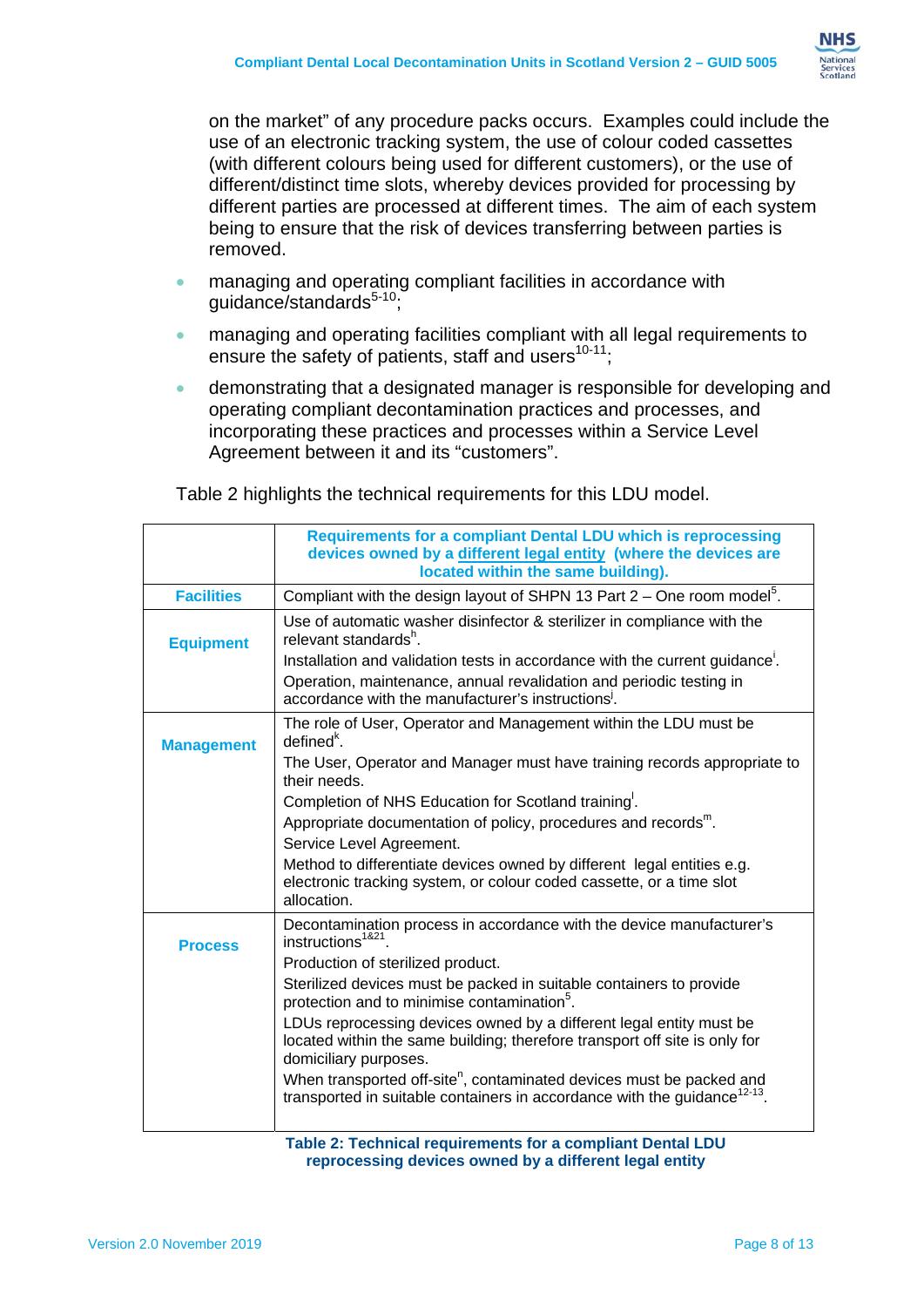

### **Note:**

h) The current standard for benchtop sterilizers is BS EN ISO 13060<sup>15</sup>, while the current standard for washer disinfectors is BS EN ISO 15883:1.2<sup>16-17</sup>. All equipment in NP 143 is in compliance with the relevant standards and guidance. NP 143 is a national procurement contract for benchtop, underbench and free standing decontamination equipment used in LDUs.

i) Installation and validation tests must follow the current guidance consisting of  $S$ HTM 2010<sup>18</sup> for sterilizers and SHTM 2030<sup>19</sup> for washer disinfectors or their revision. Confirm with the suppliers who carried out the installation and validation to ensure their works are in accordance with SHTM 2010<sup>18</sup> and SHTM 2030<sup>19</sup>. Advice from an Authorising Engineer (Decontamination) regarding validation may be required.

j) The maintenance, annual revalidation and periodic testing requirements are to follow manufacturer's instructions in line with CDO letter SGHD/CDO (2010)2<sup>20</sup>. LDU owners/managers have the responsibility to risk assess the suitability of the manufacturer instructions for their decontamination equipment to ensure they meet the required quality standard and are compatible with the devices and decontamination process. In the absence of manufacturer's instructions or where there is inadequate or unclear manufacturer instruction, the frequency, methods and outcomes of tests must follow current guidance and the appropriate European Standards<sup>15-17</sup>.

k) SHTM 2010<sup>18</sup> and SHTM 2030<sup>19</sup> define the following roles:

**User** is defined as the person designated by management to be responsible for the sterilizer/washer disinfector. In primary care this could be a general practitioner, dentist, or other health professional.

**Operator** is defined as any person with the authority to operate a sterilizer/washer disinfector including the noting of device readings and simple housekeeping duties.

**Management** is defined as the owner, occupier, employer, general manager, chief executive or other person who is ultimately accountable for the sole operation of its premises.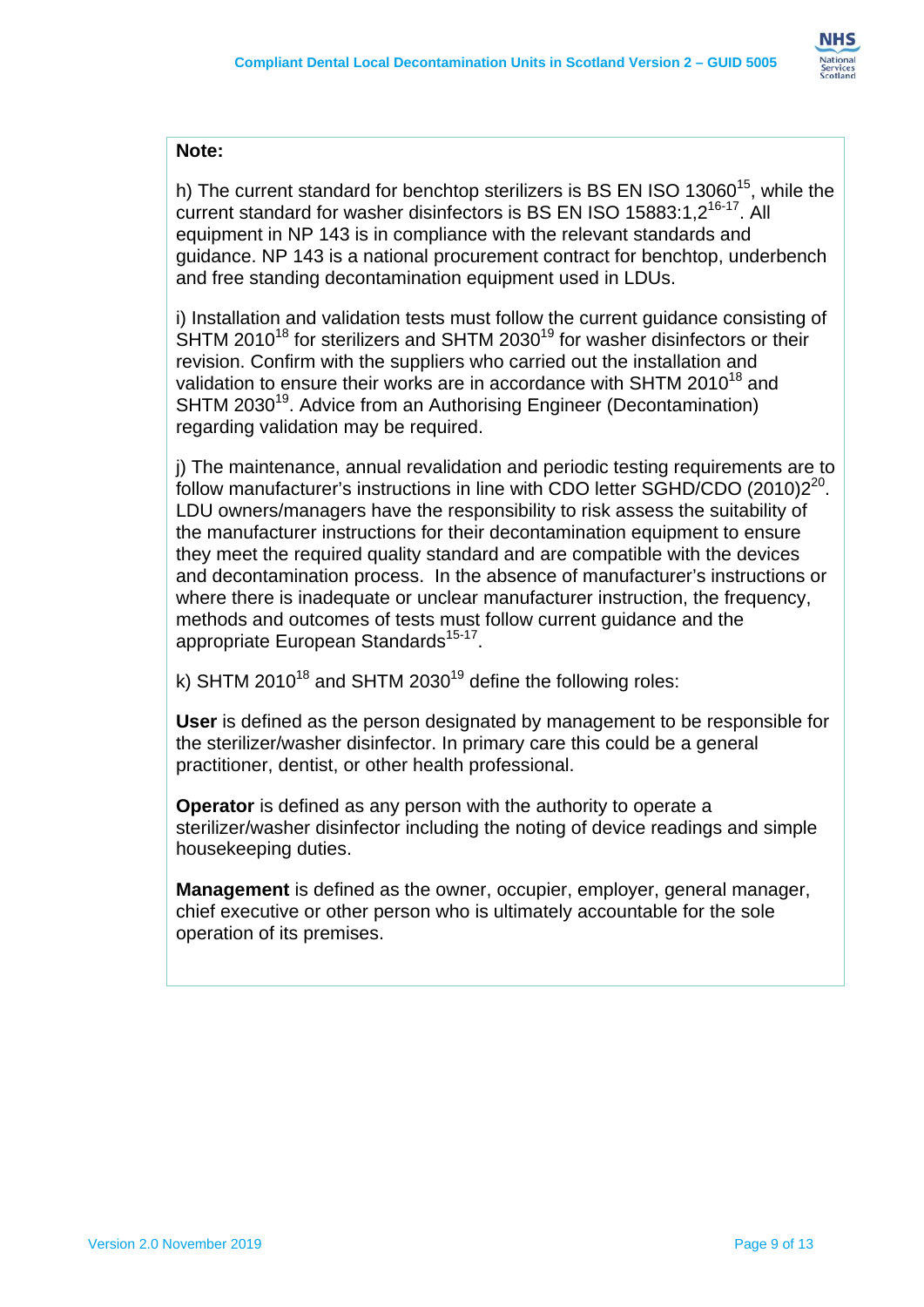

infection-control-resources.aspx l) NHS Education for Scotland (NES) provides on-site training on infection control covering decontamination.<https://www.nes.scot.nhs.uk/education-and>training/by-discipline/dentistry/dental-directorate/resources/decontamination-

m) Policies, procedures and records for all aspects of management of medical devices and decontamination of reusable medical devices must be in place. The Practice Support Manual is an example.

n) Transport off site means via road which is scoped in the  $ADR^{12}$ . Guidance regarding transportation of medical devices can be found at HFS website<sup>13</sup> [\(http://www.hfs.scot.nhs.uk/home](http://www.hfs.scot.nhs.uk/home)). LDUs reprocessing devices owned by a different legal entity must be located within the same building. Therefore transport off site is only for domiciliary purposes.

When transporting contaminated devices, via a public road, outside the building in which the LDU is located, there are additional requirements that include:

- sterilized devices must be packed in a container to provide protection and to minimise contamination during transport and storage;
- the contaminated devices must be transported in compliance with the ADR 1(2013) European Agreement Concerning the International Carriage Of Dangerous Goods by Road<sup>12</sup>.

Guidance regarding transportation of medical devices can be found at the HFS website $13$ .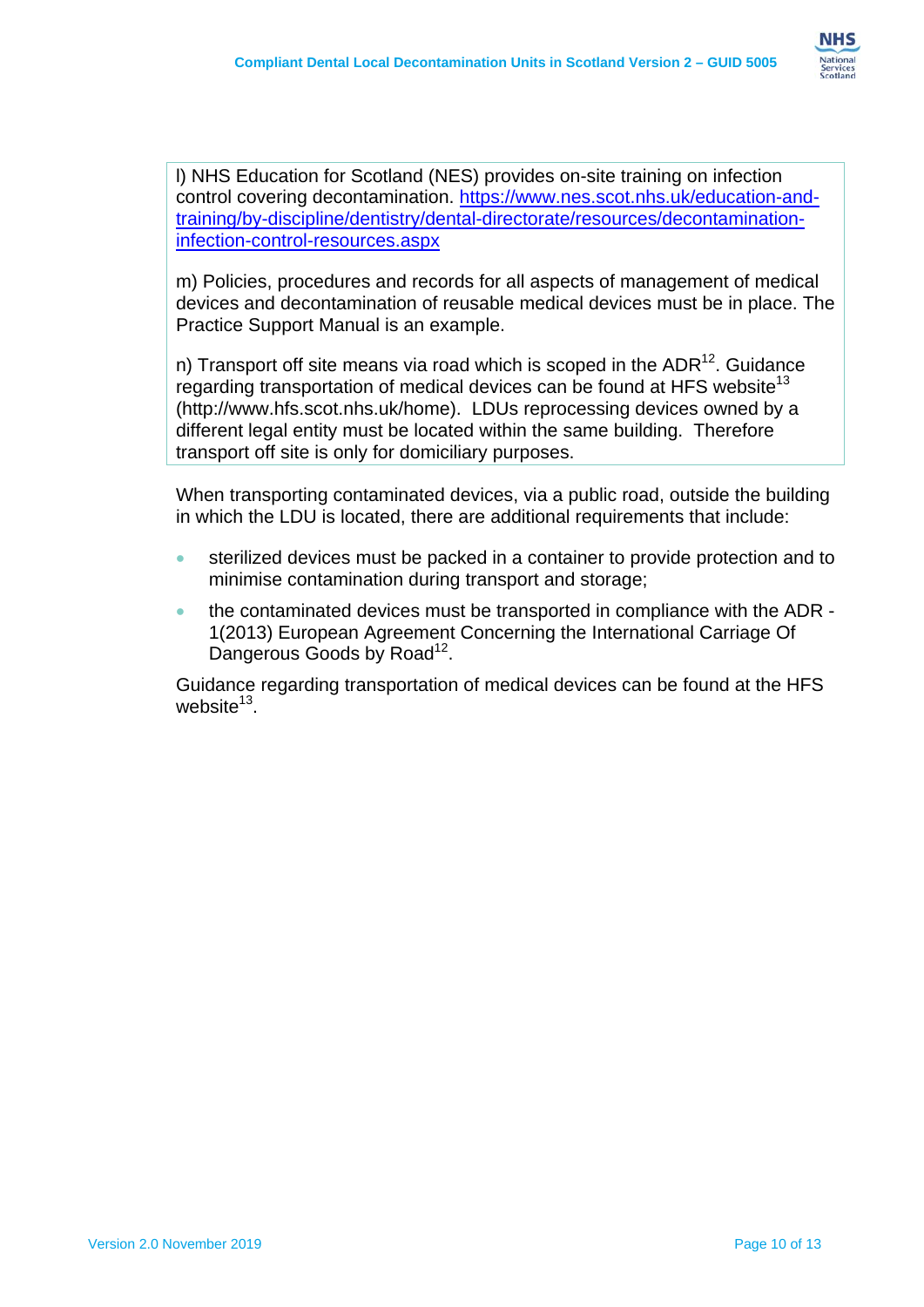

# **References**

**1. The Medical Devices Regulations 2017, Regulation (EU) 2017/745 of the European parliament and Council of the 5 April 2017 on medical devices, amending Directive 2001/83/EC, Regulation (EC) No 178/2002 and Regulation (EC) No 1223/2009 and repealing Council Directives 90/385/EEC and 93/42/EEC** 

**2. DB (2006) 04 'Single-use Medical Devices: Implications and Consequences of Reuse', Medicines and Healthcare products regulatory agency (MHRA) version 2.0** 

**3. SEHD/CMO (2007) 5, Important Advice for Dentists on Re-use of Endodontic Devices and Variant Creutzfeldt-Jacob Disease (vCJD),**  Scottish Executive Health Department 19 April 2007

**4. The National Health Service (General Dental Services) (Scotland) Regulations 2010,** SSI 2010 No 208, 2 July 2010

**5. Scottish Health Planning Note 13 Part 2 Decontamination Facilities: Local Decontamination Units (2008),** Health Facilities Scotland

**6. NHS HDL (2005) 1, Decontamination – Compliance in Primary Care,**  Scottish Executive Health Department, 11 January 2005

**7. NHS HDL (2006) 40, Decontamination – Updated guidance on compliance in primary care,** Scottish Executive Health Department**,** July 2006

**8. Scottish Dental Clinical Effectiveness Programme - Decontamination into Practice – Dental Clinical Guidance 2016** 

**9. SGHD/CDO(2009)1 Decontamination of Dental Devices in Primary Care –Timescales for Compliance**, 5 November 2009

**10. Health and Safety at Work etc. Act 1974,** SI 1974 c 37

**11. Management of Health and Safety at Work Regulations 1999**, SI 1999 No. 3242 (Amendment Regulations 2006)

**12. ADR, European Agreement Concerning the International Carriage Of Dangerous Goods by Road,** Volume 1, ECE/TRANS/225(Vol.1), Applicable as from 1 January 2013, Economic Commission for Europe Committee on Inland Transport, United Nations, New York and Geneva, 2012

**13. Guide to the Carriage of Dangerous Goods Regulations with respect to used medical devices GUID 5006,** Health Facilities Scotland 2013

**Programme www.psm.sdcep.org.uk 14. Practice Support Manual, Scottish Dental Clinical Effectiveness** 

**Programme<www.psm.sdcep.org.uk> 15. BS EN 13060:2014 + A1 2018 Small steam sterilizers,** BSI**,** <sup>2014</sup>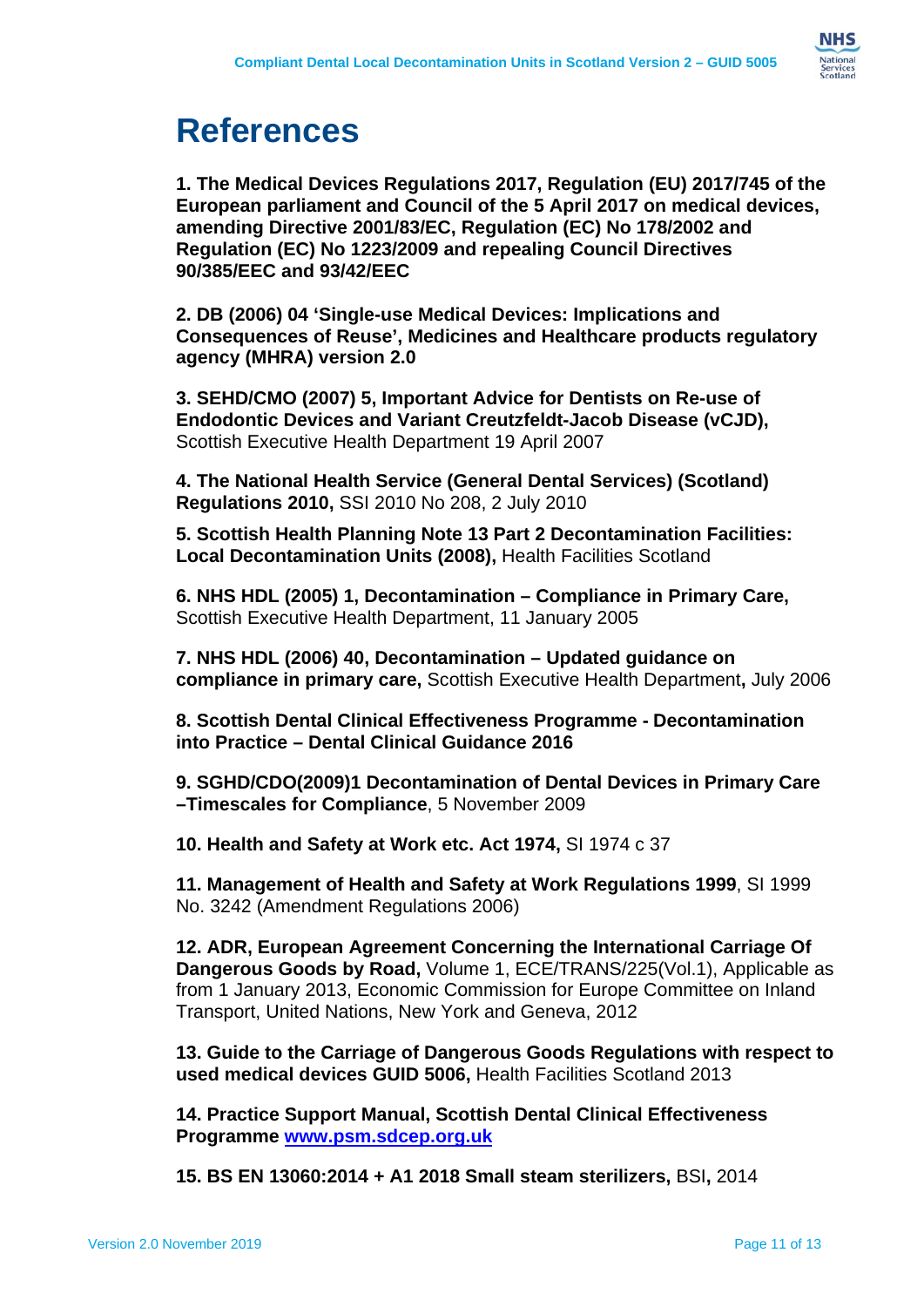

**16. BS EN ISO 15883-1:2009 + A1 2014 Washer-disinfectors. General requirements, terms and definitions and tests,** BSI

**17. BS EN ISO 15883-2:2009 Washer-disinfectors. Requirements and tests for washer-disinfectors** employing thermal disinfection for surgical devices, anaesthetic equipment, bowls, dishes, receivers, utensils, glassware, etc., BSI

**18. SHTM 2010 (Parts 1 – 6) – Sterilization,** Health Facilities Scotland**,** 2001

**19. SHTM 2030: Washer Disinfectors,** Health Facilities Scotland, 2001

**20. Primary and Community Care Directorate SGHD/CDO(2010)2**, **Decontamination-Testing, Maintenance and Revalidation of Equipment,**  Scottish Government Health Department

**21. BS EN 17664:2017 Processing of healthcare products – Information to be provided by the medical device manufacturer for the processing of medical devices**, BSI